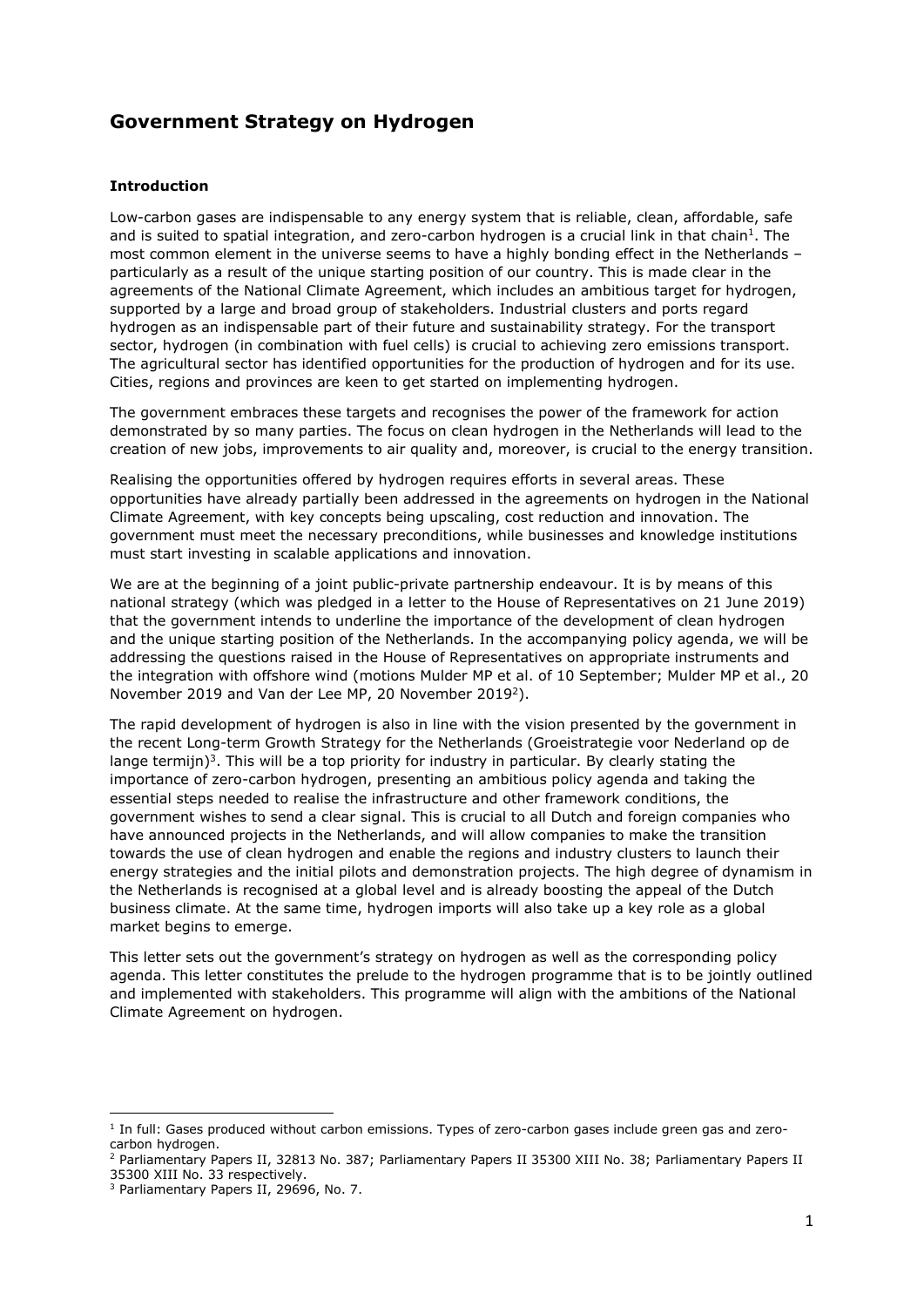# The systemic role of hydrogen in a zero-carbon energy supply

The Dutch energy system is set to change and the use of natural gas is set to decrease as a result of the energy transition. At present, electricity provides 20% of final energy consumption in the Netherlands<sup>4</sup>. The electrification of various applications will cause electricity's share in the final energy consumption to increase<sup>5</sup>. Gases will nevertheless remain crucial<sup>6</sup> in a robust and flexible energy system that is fully sustainable, affordable and reliable. These gases must be produced using zero-carbon methods. The government recognises the need for a zero-carbon 'system molecule', as previously analysed and described inter alia by CIEP<sup>7</sup> and Berenschot<sup>8</sup>. Alongside green gas, zero-carbon hydrogen forms an inextricable part of a zero-carbon energy system. First, some forms of final consumption cannot be made more sustainable without zero-carbon gases either from a technical perspective or from a cost effectiveness perspective. Zero-carbon gases are needed for some applications and for others constitute a potential cost-effective option alongside other technologies such as electrification<sup>9</sup>. The use of a gas, for example, is required to produce very high temperatures in industry. In addition, heavy-duty transport requires a source of fuel. In parts of the built environment, the transition to zero-carbon gas may constitute the most costeffective method of achieving improved sustainability. It will also be required to supply the peak load of heat grids and hybrid heat pumps. Second, gas can be stored effectively for long periods of time (vital with regard to seasonal storage) and is relatively easy to transport. Hydrogen specifically has the added benefit of contributing to better air quality.

Several energy scenarios indicate that, within a fully sustainable energy supply by 2050, gaseous energy carriers will provide at least 30% of final energy consumption<sup>10</sup>. A comparison of seven energy transition scenarios conducted by Berenschot yielded a bandwidth of 337 to 775 PJ of gaseous energy carriers<sup>11</sup> by 2050. This corresponds to approximately 30% to 50% of final energy consumption. For that reason, in addition to making the energy supply more sustainable, the government is committed to making the range of gaseous energy carriers more sustainable. Green gas and hydrogen can be produced with zero  $CO<sub>2</sub>$  emissions. Both are crucial in a sustainable energy supply.

Given the significant projected demand for zero-carbon gases by 2050 and the forecast that Dutch green gas production will not be able to fully meet this demand, the scaling up of the production of both green gas and hydrogen is essential. Alongside green gas, zero-carbon hydrogen will be indispensable in meeting the expected demand for zero-carbon gases.

If we wish to have realised a 100% climate-neutral energy supply and economy by 2050, we will require energy carriers which can integrate and apply sustainable solar and wind energy as much as possible. Where possible, this is currently achieved using renewable electricity and heat, however, there are limits to what can be achieved in the Netherlands in terms of technology, systemic costs and space. It is crucial that we introduce zero-carbon hydrogen as a scalable energy carrier soon to allow us to continue to integrate wind and solar energy into the energy supply.

The letter 'The role of gas in our current and future energy system' deals with the position of gas in the Netherlands in greater detail. The policy on the further development of green gas is examined in the letter 'Roadmap for Green Gas'. This strategy document will focus on the development of hydrogen.

## International approach

If hydrogen is to make a substantial contribution to the energy transition and climate policy as soon as possible, our commitment to scaling up and rolling out must be part of a (North-western)

<sup>4</sup> Netherlands Environmental Assessment Agency, Climate and Energy Report (2019)

<sup>&</sup>lt;sup>5</sup> In the 'Global energy transformation: A roadmap to 2050 (2019)', IRENA estimates that by 2050, electricity will cover up to 50% of energy demand

<sup>6</sup> IEA, World Energy Outlook (2019)

<sup>7</sup> Clingendael International Energy Programme, Van onzichtbare naar meer zichtbare hand? Waterstof en elektriciteit: naar een nieuwe ruggengraat van het energiesysteem (2019)

<sup>&</sup>lt;sup>8</sup> Berenschot, Electrons and/or Molecules: two transition pathways for a CO2-neutral future (2018) 9 TKI New Gas, Contouren van een Routekaart Waterstof (2018)

 $10$  IRENA, Global energy transformation: A roadmap to 2050 (2019); Navigant, Gas for Climate. The optimal role for gas in a net-zero emissions energy (2019); Gasunie & Tennet, Infrastructure Outlook 2050 (2019) 11 Berenschot, Richting 2050: systeemkeuzes en afhankelijkheden in de energietransitie (2018)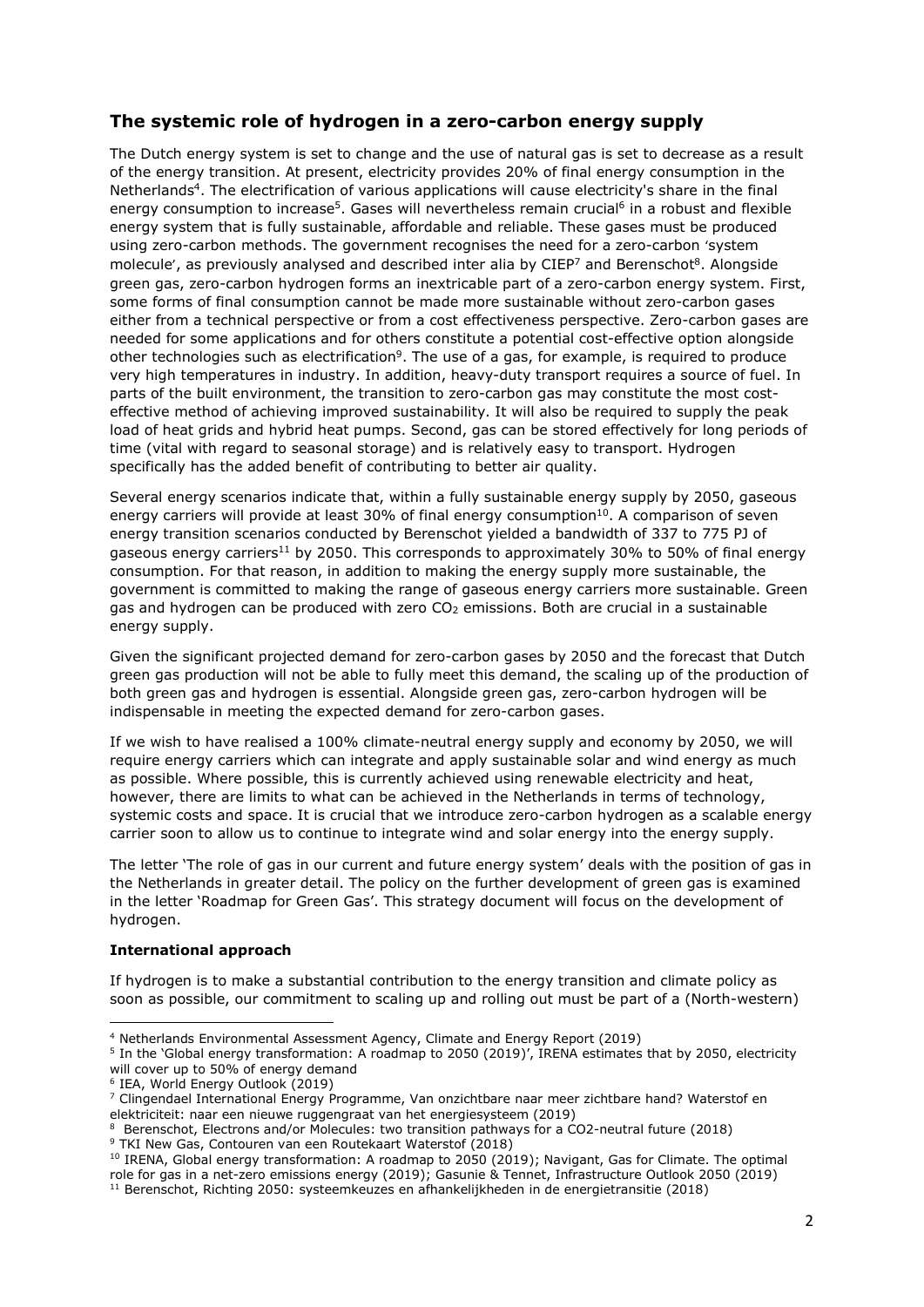European, and if possible global, approach. Significant cost savings can be achieved in an international context. The systemic role envisaged for hydrogen by the government must align with the decisions and developments in countries and regions that are part of our Northwest European energy market. As such, the policy agenda must provide an active international strategy.

The government has noted that an increasing number of countries are beginning to recognise the need for and potential of hydrogen. This is emphasised in recent reports by authoritative international organisations such as the International Energy Agency (IEA) $^{12}$  and the International Renewable Energy Agency  $(IRENA)^{13}$ . In Japan and elsewhere in Asia, hydrogen is seen as a key way to diversify the energy mix and to become less dependent on the oil and natural gas imports, in addition to contributing to climate policy. In China, the beneficial impact on air quality is seen as a key reason to encourage the use of hydrogen in mobility. Countries such as Japan and South Korea are anticipating large-scale imports of hydrogen. By contrast, Australia and New Zealand's hydrogen strategies focus on the potential for exports. In regions where cheap renewable electricity can be generated on a large scale, such as in the Middle East, North Africa, and more recently in Spain and Portugal, opportunities have similarly been identified for the development of an export sector for hydrogen. Our neighbours have also taken an active approach. In Germany, the number of hydrogen refuelling stations for road traffic is growing rapidly and a long-term public-private partnership innovation programme has been set up. One of the key pillars of the German government's forthcoming hydrogen strategy is the availability of clean hydrogen for industry and heavy-duty transport. The developments in Germany are highly significant to the Netherlands, given that it is likely that a portion of German demand will have to be met through imports that enter Europe through the Netherlands. France had previously drawn up a strategy in 2018. The United Kingdom has already reached an advanced stage with projects aimed at the use of hydrogen in the built environment. In Norway, hydrogen will be used for maritime applications and work is underway regarding the production of 'blue' hydrogen using carbon capture and storage (CCS)<sup>14</sup>. The European Commission has similarly recognised the indispensable role of clean hydrogen in achieving climate neutrality by 2050<sup>15</sup>. Hydrogen is one of the key priorities in the EU Industrial Strategy that was recently published.

#### Opportunities for companies and regions

The development of hydrogen supply chains is crucial to the Dutch economy for several reasons. First, an affordable, reliable and sustainable energy supply is a key factor that may influence the decisions of companies on where to locate and is needed to help energy-intensive industries located in the Netherlands to become more sustainable. The Dutch economy has a large percentage of energy-intensive industries. In order to retain these kind of industries in the Netherlands, it is crucial that companies should be able to purchase zero-carbon energy carriers at internationally competitive prices. Second, the development of hydrogen supply chains in the Netherlands will lead to opportunities for Dutch companies and knowledge institutions, which will also benefit employment<sup>16</sup>. The Netherlands had a large number of companies in the manufacturing industry, which have the potential to grow into key players in the development of regional and international hydrogen supply chains based on their knowledge in fields, such as industrial gases, advanced materials and chemical processes. In cooperation with the Ministry of Economic Affairs and Climate Policy, the Dutch employers' organisation in the technology industry (FME) has mapped out the current position of the Dutch manufacturing industry in the area of hydrogen<sup>17</sup>. Over 250 companies with operations in the hydrogen sector have been identified. A strong cluster of companies already operates in the field of hydrogen technology in the vicinity of Arnhem.

 $13$  IRENA, Hydrogen from renewable power: technology outlook for the energy transition (2018)

 $12$  IEA. The future of hydrogen, seizing today's opportunities (2019)

<sup>&</sup>lt;sup>14</sup> 'Grey hydrogen' is hydrogen produced from natural gas. The production method is referred to as Steam Methane Reforming (SMR). Carbon dioxide is released in the production of grey hydrogen. If this carbon dioxide is (largely) captured, the hydrogen is referred to as 'blue hydrogen'. 'Green hydrogen' is hydrogen produced by way of electrolysis using (renewable) electricity. These are not formal definitions. For more information, please see the TNO website: https://www.tno.nl/nl/aandachtsgebieden/energietransitie/roadmaps/naar-co2-neutralebrand-en-grondstoffen/waterstof-voor-een-duurzame-energievoorziening/tien-dingen-die-je-moet-weten-overwaterstof . Work on agreements regarding definitions is ongoing, including via the CertifHy initiative (https://www.certifhy.eu).

 $\frac{15}{15}$  European Commission, The European Green Deal (2019)

<sup>16</sup> CE Delft, Werk door groene waterstof (2018)

<sup>&</sup>lt;sup>17</sup> FME, Ekinetix, Stratelligence, Waterstof: kansen voor de Nederlandse industrie (2019)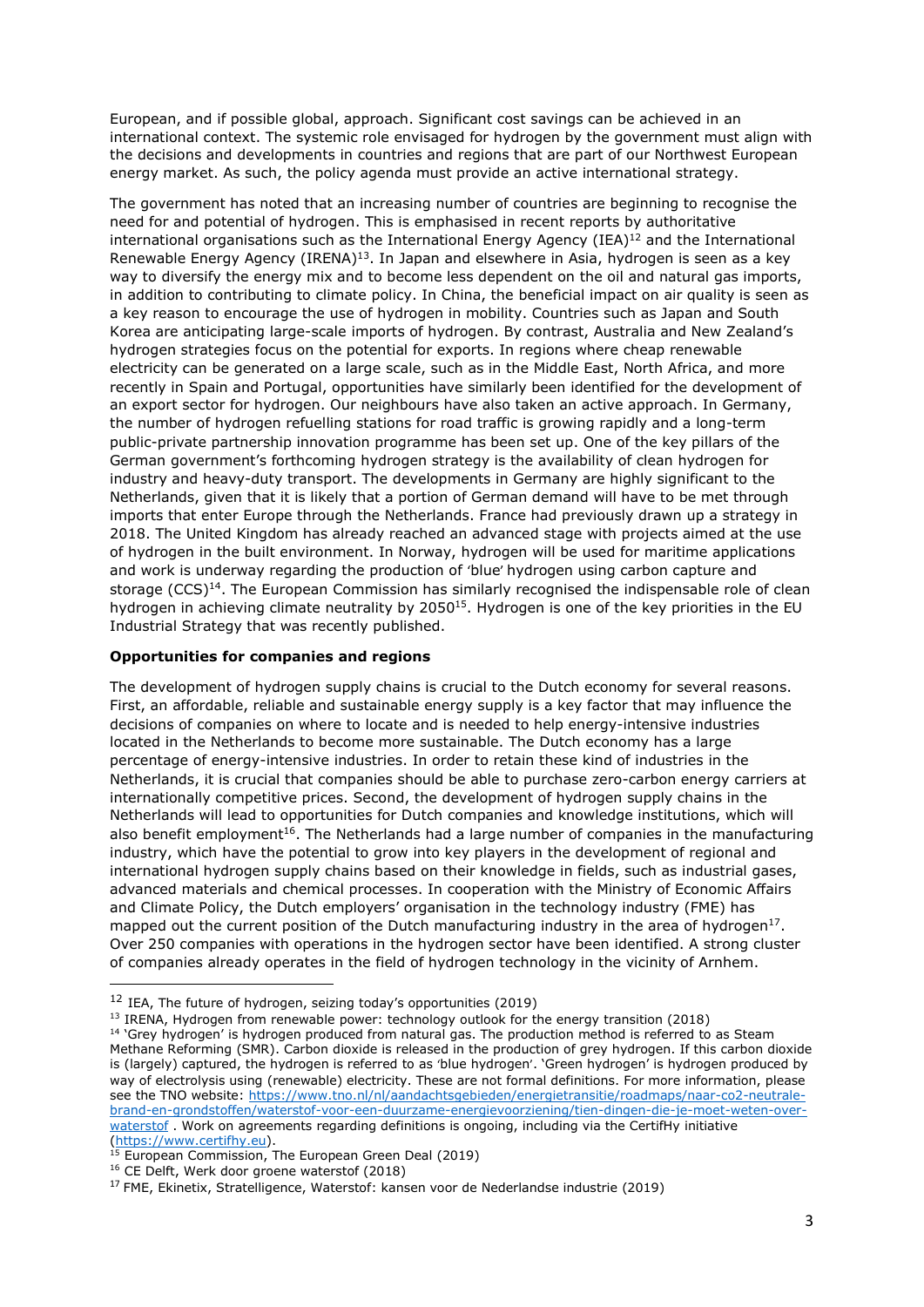Furthermore, specifically with regard to ports and the Port of Rotterdam in particular, retaining the current hub function within international energy flows is crucial from a strategic perspective. Hydrogen has the potential to become a globally traded commodity. Given the significant expected demand for sustainable hydrogen in industry in Northwest Europe, it would therefore be highly advantageous for the Netherlands to become the linchpin in that supply chain and to use existing infrastructure for that purpose.

Regions across the country are currently developing hydrogen clusters. As a result of the Fuel Cells and Hydrogen Joint Undertaking of the EU, the Northern Netherlands region is recognised as the first Hydrogen Valley in Europe. An integrated approach is also being developed in regions, such as Zeeland, Zuid-Holland and Noord-Holland (with the Port of Amsterdam). On a smaller scale, various groups of stakeholders – municipalities, SMEs, citizens, system network operators, agricultural establishments, among others, are working on innovative hydrogen applications. These efforts see economic opportunities linked to local sustainability strategies. The government appreciates these initiatives and sees them as an essential part of how it is intended to shape the energy transition together in the years to come.

## Experience with hydrogen

Hydrogen is not new to the energy supply system. As early as the beginning of the last century, hydrogen was produced on a large scale from coal (coal gasification) and used as town gas in the built environment (until the 1960s), namely a combination of hydrogen and carbon monoxide. In the Netherlands, hydrogen has also been widely used as a raw material in the chemical industry for many years. Indeed, after Germany, the Netherlands is the largest producer of so-called 'grey' hydrogen in Europe. Approximately 10% of Dutch natural gas is used for the production of hydrogen, with significant  $CO<sub>2</sub>$  emissions. As such, the Netherlands has a great deal of experience with the safe and responsible handling of hydrogen. The large existing industrial market must be made more sustainable and can serve as a basis for the transition to clean hydrogen.

## Policy agenda and vision for the future

The government's policy agenda is underpinned by the vision for the future of the clean hydrogen supply chain and the first steps to be taken for its realisation. The policy agenda aligns with the agreements on hydrogen outlined in the National Climate Agreement and shows what developments are already underway<sup>18</sup>.

The government has developed a perspective on what a zero-carbon hydrogen supply chain should look like based on various scenarios. Hydrogen has the potential to become a globally traded commodity with large-scale imports and exports. Production in the Netherlands can take place with the use of large electrolysers or production plants with CCS in the coastal regions. Smaller-scale production sites may also be set up. Countries with cheap solar energy will focus on the export of hydrogen and the Netherlands will be able to continue to act as an energy hub in the future due to its favourable location, its ports and its extensive gas grid and storage capacity. Intercontinental transport will most likely take place by sea. The transport of hydrogen across the country and across Europe through pipeline would be the cheapest option. The demand for hydrogen will be concentrated in the existing industrial clusters, to heat buildings in parts of the country, and in refuelling stations for transport.

## Guidance and phasing

The principal challenge is to set up a clean hydrogen supply chain. This is a complex issue. Demand, supply, storage and infrastructure will all have to develop and there are major dependencies between them. For companies that are considering becoming more sustainable through zero-carbon hydrogen as an energy carrier, it will be vital to have an estimate of future volumes and prices for hydrogen. In addition, the company operating the network and the level of the transport tariffs, for example, will also be relevant. Potential investors in production capacity need insight into demand trends. The development and dimensioning of the infrastructure network are again linked to the expected supply and demand. Both the development of demand, supply,

<sup>&</sup>lt;sup>18</sup> Please see https://zoek.officielebekendmakingen.nl/kst-32813-342.html, section: C5.7 Hydrogen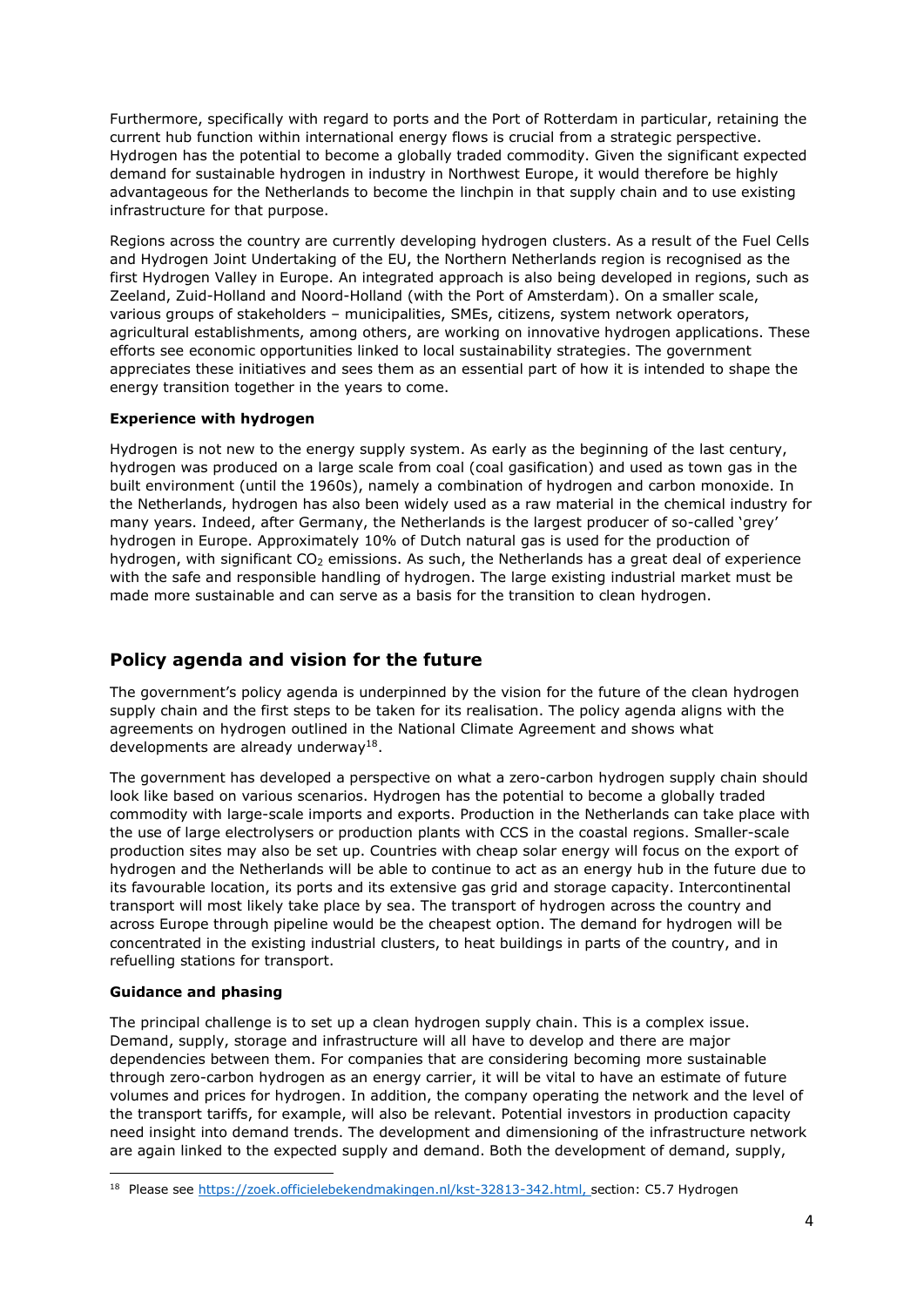storage and infrastructure are significantly influenced by government policy. Certainly at the start and in the development phase, it seems obvious that the public sector should play its role. The introduction of a new energy carrier is a complex endeavour and will take decades. As such, the government must and intends to steer and guide this process.

In the forthcoming first phase of development, it is crucial that the costs of clean hydrogen production should be reduced. The upscaling of production plants for that purpose would be a key way to do so. The plans of companies show that these initial, at present relatively small-scale, plants are to be realised in the industrial clusters in which there is currently already a demand for hydrogen. In a later phase of development, it is likely that a transport network will have added value. In the long term, (seasonal) storage will also be needed in salt caverns or empty gas fields. Preparations for the potential realisation of infrastructure and storage capacity should, however, already be made in view of the lead times.

In order to continue to stay at the forefront in Europe and thereby attract the associated economic activity, the Netherlands will have to work on the technological frontier of the upscaling process with a range of instruments and a policy framework that is able to facilitate the ambitious plans.

## Policy agenda with four pillars

## 1 Legislation and regulation

a Use of existing gas grid

The hydrogen supply chain is likely to develop in the direction of a network sector, such as electricity and natural gas. Any network for the transport and distribution of hydrogen will have some of the characteristics of a natural monopoly. Part of the existing gas grid can be used for the transport of hydrogen. As indicated in the Growth Strategy for the Netherlands, the government intends to play a key role in the development of the hydrogen infrastructure. Alongside the national network operators and network companies Gasunie and TenneT, the government will review whether and under which conditions part of the gas grid can be used for the transport and distribution of hydrogen. The regional network operators and network companies will be involved in this process.

The development of infrastructure will also take into account the development of the North-western European hydrogen market, which is relevant with a view to the potential hub function played by the Netherlands for provision to neighbouring countries. The connections with and in Germany are of particular interest. Identifying the potential demand, supply and storage capacity required will be part of this review. In this context, the Port of Rotterdam will be identifying the potential import supply (from overseas territories).

b Market regulation and temporary tasks for network operators

The government will examine the regulation of the future hydrogen market, including the operation of a potential future transport network. This will also involve examining the future role of Gasunie in the hydrogen supply chain. In terms of transport, storage and conversion, this review will focus on potential temporary roles to help kickstart the hydrogen market and on more structural roles once this market matures. The principal approach in this regard will be to ensure security of supply, to keep the social costs of the hydrogen supply chain as low as possible and to give the market room to manoeuvre. The future hydrogen market could include both public and private networks.

The National Climate Agreement mandates that statutory and regulatory flexibility can be created for experiments to allow regional and national network operators to gain experience in the transport and distribution of hydrogen. In that case, the network operators will begin collaborating with market participants to launch hydrogen pilot projects, with the purpose of jointly exploring a workable supply chain. A process has been initiated to enable this through the General Administrative Order on 'Temporary Tasks' under the current Gas Act. A swift approach will be required to prevent any obstacles. The aim is to have the General Administrative Order finalised in 2020.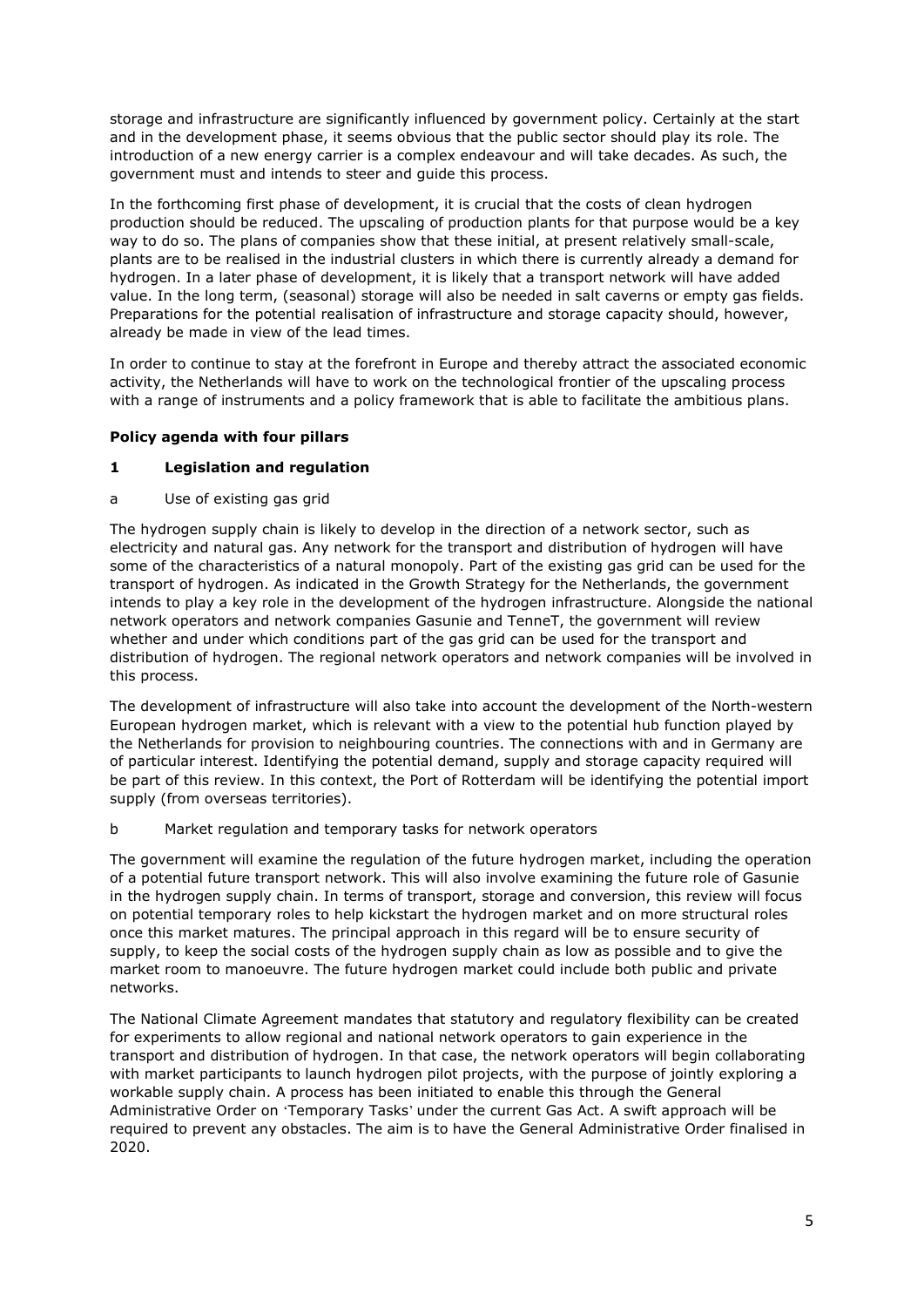## c Guarantees of origin and certification

In order to facilitate a market for zero-carbon hydrogen, a reliable system of Guarantees of Origin (GOs) and certification will be required. In addition, agreements will have to be reached regarding definitions. The development of a GO system is required under the Renewable Energy Directive (RED II), for which RED II provides a framework. Coordination with other European countries will be sought in the development of the GO system and the aim will be to implement European rules and measurement methodology as much as possible. Vertogas, at present already responsible for the GOs for green gas, will be designated to develop the system.

## d Safety

Safety is an essential prerequisite. Hydrogen is a molecule about which a lot is known and which has been used in industry under international standards for some time. At present, the risks of hydrogen are not estimated to exceed the risks of current fossil fuel sources. New applications of hydrogen will lead to situations for which further research and monitoring will need to be carried out in order to better understand the scope and effective control of risks. This will preferably be carried out at a European or international level and be implemented based on international and European guidelines and standards. At present, work is underway on the development of general principles to deal with the safety risks of the energy transition<sup>19</sup>, which will be elaborated in a separate policy framework aimed at mitigating the risks of hydrogen. Thereafter, the government will examine whether further actions will be required regarding national monitoring, e.g. regarding the division of labour between regulators and a regulatory framework for hydrogen.

At the start of 2020, the Netherlands launched the four-year Hydrogen Safety Innovation Programme, which will be implemented as a public-private partnership between the national government, network operators, emergency services, knowledge institutes and companies. The programme identifies safety issues in the area of hydrogen and proposes policies and agreements that allow these issues to be adequately addressed.

## e Main Energy Infrastructure Programme

Gasunie and TenneT have shown that it is crucial that the development of the electricity grid and the hydrogen grid should be effectively coordinated $^{20}$ . Guidance will be required from the government in consultation with the industrial clusters with regard to the precise locations of electrolysers. This will take place through the Main Energy Infrastructure Programme, within the national government. The proximity to gas infrastructure, space for the electrolysers and the space for and capacity of electricity infrastructure are key aspects in that regard.

The considerations of the National Environmental Planning Strategy (NOVI) are similarly relevant to decisions regarding the use of hydrogen: combinations of functions will be prioritized over single functions, the characteristics and identity of a region will be key, passing on costs will be prevented. The conversion of electricity to hydrogen is characterised by energy losses that may have an impact on the spatial requirements for the production of energy. For that reason, it will be examined how the principles of the NOVI relate to the spatial impact of conversion, storage, transport and use of hydrogen, including the comparison to other energy carriers.

## 2 Cost reduction and scaling up green hydrogen

The second priority is to contribute to the realisation of cost reduction of 'green' hydrogen. Green hydrogen is produced via electrolysis using (renewable) electricity. At present, this is far more expensive than grey hydrogen and blue hydrogen is also expected to remain cheaper in the short term. Various national and international studies, however, have shown that significant cost savings

<sup>&</sup>lt;sup>19</sup> Annex to the Proceedings 2019-2020, No. 852.

<sup>&</sup>lt;sup>20</sup> Gasunie & Tennet, Infrastructure Outlook 2050, a joint study on integrated energy infrastructure in The Netherlands and Germany (2019); Gasunie en TenneT, Phase II, Pathways to 2050. A joint follow-up study by Gasunie and TenneT of the Infrastructure Outlook 2050 (2020)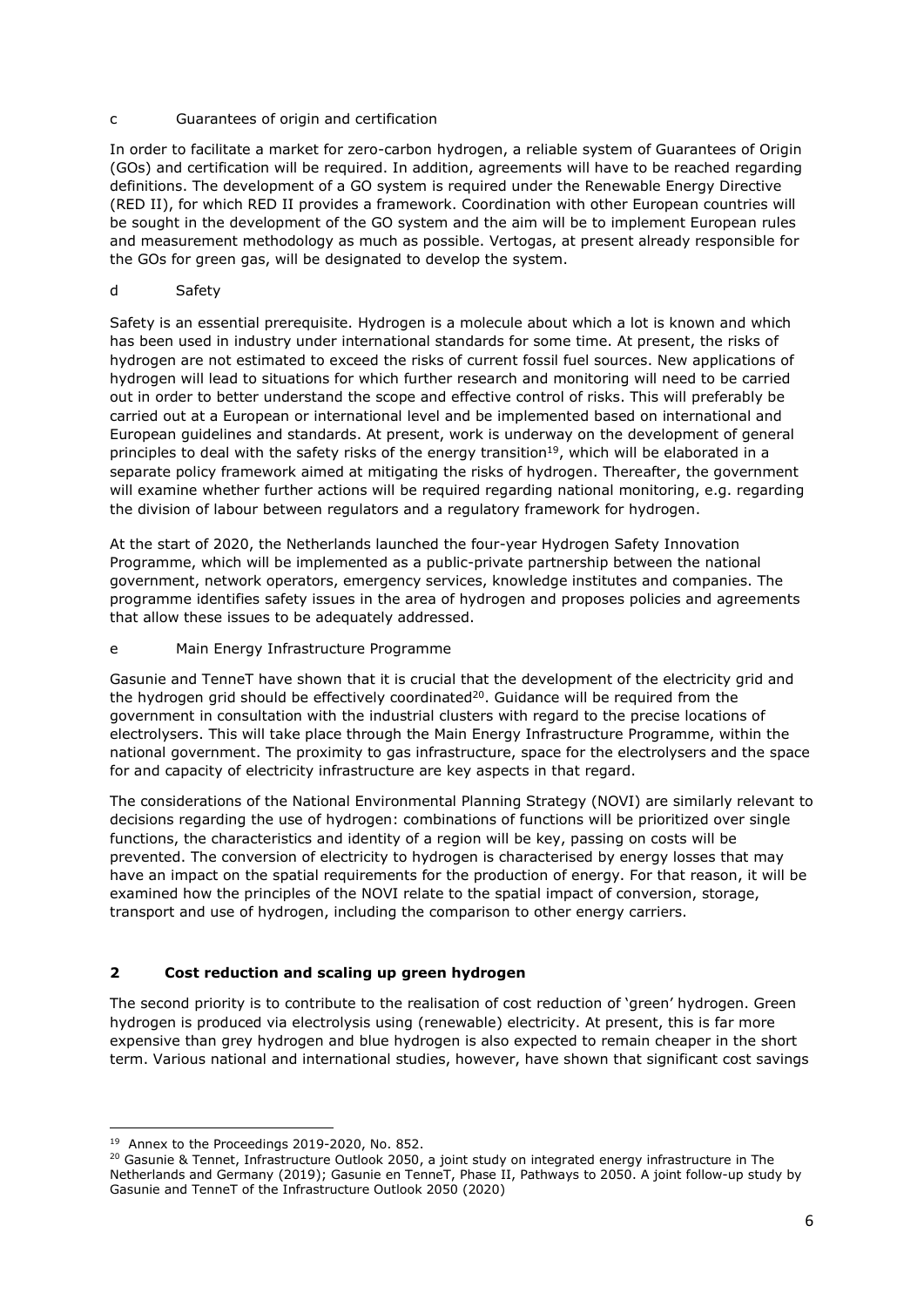of around 50-60% can be achieved<sup>21</sup> in the next ten years. In order to achieve such a reduction of cost, a major scaling up of green hydrogen production is required in an international context, increasing from several MW to the GW scale by 2030. This will allow a more industrialised production method and unlock economies of scale. In addition, innovation may also lead to higher electrolysis efficiency and therefore lower costs. It is primarily the use of cheaper materials (for electrodes and membranes) that is crucial in that regard and still requires a great deal of research.

The National Climate Agreement includes an ambition to scale up electrolysis to approximately 500 MW of installed capacity by 2025 and 3-4 GW of installed capacity by 2030. Although the additional costs of green hydrogen are expected to fall with the scaling-up process, at present we still expect to see a significant operating cost gap. In addition to investment costs, the costs of green hydrogen will primarily depend on the price development of the renewable electricity used. The reference costs for grey and blue hydrogen largely depend on the price of natural gas and CO<sub>2</sub>. The existing and new financial support schemes for research into, scaling up and rolling out zero-carbon hydrogen are presented below. In addition, the government is considering the options available to realise scaling up and cost reduction by linking the development of offshore wind energy and hydrogen and through a blending obligation.

## a Support schemes for research, scaling up and rolling out

The government recognises the importance of support schemes aimed at research and demonstration projects as well as at the scaling-up and roll-out process. The first large-scale projects are due to get underway in the coming years and will often still be characterised by a substantial operating cost gap, which will hinder private investment for the scaling-up process. In terms of scale and stage of development, these projects will transcend the level of experimental pilots and demos and will still require cost reductions to be able to compete with other options for carbon reduction in terms of cost effectiveness. These types of projects fall in the transition phase between existing support for pilots and demos (the Energy Innovation Demonstration Scheme, DEI+) on the one hand, and the new support scheme for cost-effective carbon emissions reduction (the SDE++), on the other hand. This is mostly true for green hydrogen: blue hydrogen projects are expected to receive sufficient support for carbon capture (CCS) through the SDE++. That is why the government will be presenting a new, temporary support scheme for operating costs related to the scaling up and cost reduction process for green hydrogen. Other innovative technologies to produce or store clean hydrogen (such as hydrogen bound to other substances or produced through pyrolysis) are generally still in the research and demonstration phase. For the latter, relevant innovation instruments are currently available, with inclusion in other instruments, such as in the SDE++ in the long term, being dependent on developments in the field of technology and cost effectiveness.

The financial support schemes aimed at the various phases of the development process consist of three complementary components.

#### 1. Applied research and innovative pilot projects

The government supports applied research and development of hydrogen production in the various MOOI (Mission-oriented Research, Development and Innovation) tenders<sup>22</sup>. In addition, innovative pilots in the field of hydrogen are encouraged through the DEI+ (Energy Innovation Demonstration Scheme). These will be projects aimed principally at research and development in an industrial environment. Within the DEI+, these projects will in any case be eligible to receive a subsidy for 25% of the eligible costs. Depending on the type of company, this amount may be up to 45%, up to a maximum of € 15 million per project.

#### 2. Scaling up through new, temporary operating cost support

In order to enable scaling up, temporary operating cost support will be crucial, in addition to investment support, as a transition between the demo and roll-out phase. For that reason, as a

 $21$  Hydrogen Council, path to hydrogen competitiveness: a cost perspective (2020).

https://www.bloomberg.com/news/articles/2019-08-21/cost-of-hydrogen-from-renewables-to-plummet-nextdecade-bnef

<sup>&</sup>lt;sup>22</sup> The Mission-oriented Research, Development and Innovation Scheme (Regeling Missiegedreven Onderzoek, Ontwikkeling en Innovatie).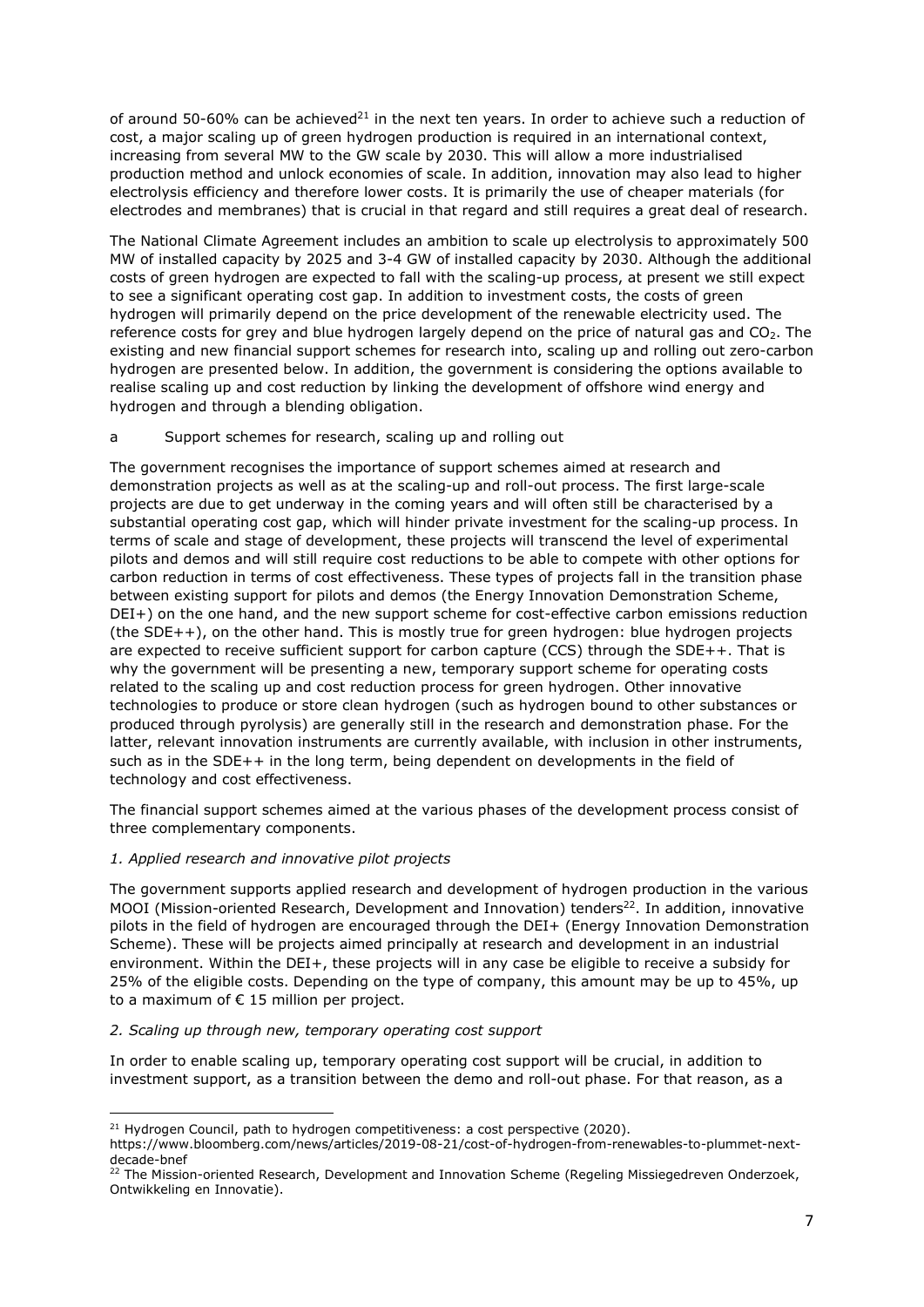first step, the government aims to facilitate the scaling-up process by making use of the existing Climate Budget funds available for temporary operating cost support as of 2021. The government will be allocating approximately € 35 million per year for this purpose, by rearranging part of the existing funds for hydrogen pilot projects within the DEI+. By allocating some of the funds to support innovative pilots through the DEI+ and using another part of the funds for the scaling-up process, the government aims to achieve a substantial cost reduction for green hydrogen in the most cost-effective manner. Furthermore, projects will be able to rely on existing subsidy schemes. The relevant possibilities within the state aid framework are being considered. In this context, the possible extension of the state aid for projects of European common interest may be an option (IPCEI, Important Projects of European Common Interest).

The new allocation of existing funds is complementary to the DEI+, HER (renewable energy subsidy module) and the SDE++. The aim is to accelerate cost reductions, so that a cost-effective roll-out of green hydrogen can take place sooner to ensure a reduction in  $CO<sub>2</sub>$ .

## 3. Roll-out: SDE++

This year, the production of hydrogen by electrolysis will be included in the SDE++ for the first time. In the projected electricity mix of 2030 and 8000 full load hours, the production of hydrogen through electrolysis is set to generate additional net  $CO<sub>2</sub>$  emissions, according to the Netherlands Environment Assessment Agency (PBL). For that reason, a decision was made to include electrolysis in the SDE++, with 2000 full load hours eligible for subsidy. In this configuration, there will be  $CO<sub>2</sub>$  reductions, given that these are hours with significant production of renewable electricity. On that basis, this will result in a subsidy intensity of € 1064 per avoided tonne of carbon dioxide. Although this may be an expensive option compared to other methods, the government is nevertheless opening up this category to provide market participants with the necessary prospects of support through the SDE++.

In case of favourable conditions and/or in conjunction with other subsidies, companies will be able to qualify for the SDE++ up to the maximum subsidy amount of  $\epsilon$  300 per tonne. For the production of blue hydrogen (where the  $CO<sub>2</sub>$  is captured during the production of hydrogen from natural gas), CCS will be able to compete in the SDE++ through the CCS category.

The government will monitor whether the above-mentioned support schemes are able to provide sufficient opportunities for this phase of the development of green hydrogen.

b Linking hydrogen to offshore wind energy

In order to accelerate the development of green hydrogen, the government will be carrying out a study before the summer of 2020 into the advantages and disadvantages of linking hydrogen production to offshore wind energy via integrated tenders. This is particularly important in respect of the issue of how hydrogen production should be used to achieve  $CO<sub>2</sub>$  reductions before 2030. In case of offshore conversion of electricity to hydrogen, the costs of landing renewable energy and congestion on the electricity grid can potentially be reduced. After all, the transport of hydrogen is considerably cheaper than transporting electricity. The results of the Netherlands Research Organisation for applied scientific research (TNO) pilot project at an existing offshore platform near Den Helder, which will be taking place in 2020, will be reviewed in this regard.

The study will inter alia focus on the possibility for the eventual tendering of a specific amount of electrolysis capacity at landing sites for offshore wind energy. At the wind farm North of the Frisian Islands, for example, a review will be carried out to examine the possibility of reserving space for a wider corridor, through which a DC cable or hydrogen pipeline could run at a later date to bring the energy from future wind farms onto land. In an international context, the Netherlands will promote exploring offshore hydrogen cooperation, among others as part of the North Sea Energy Cooperation program.

c Blending obligation

One option to increase demand for green hydrogen is through an obligation for its blending in the natural gas grid (either physically or through certificates). This is an ongoing European discussion in the context of increasing the sustainability of the European gas system. The Renewable Energy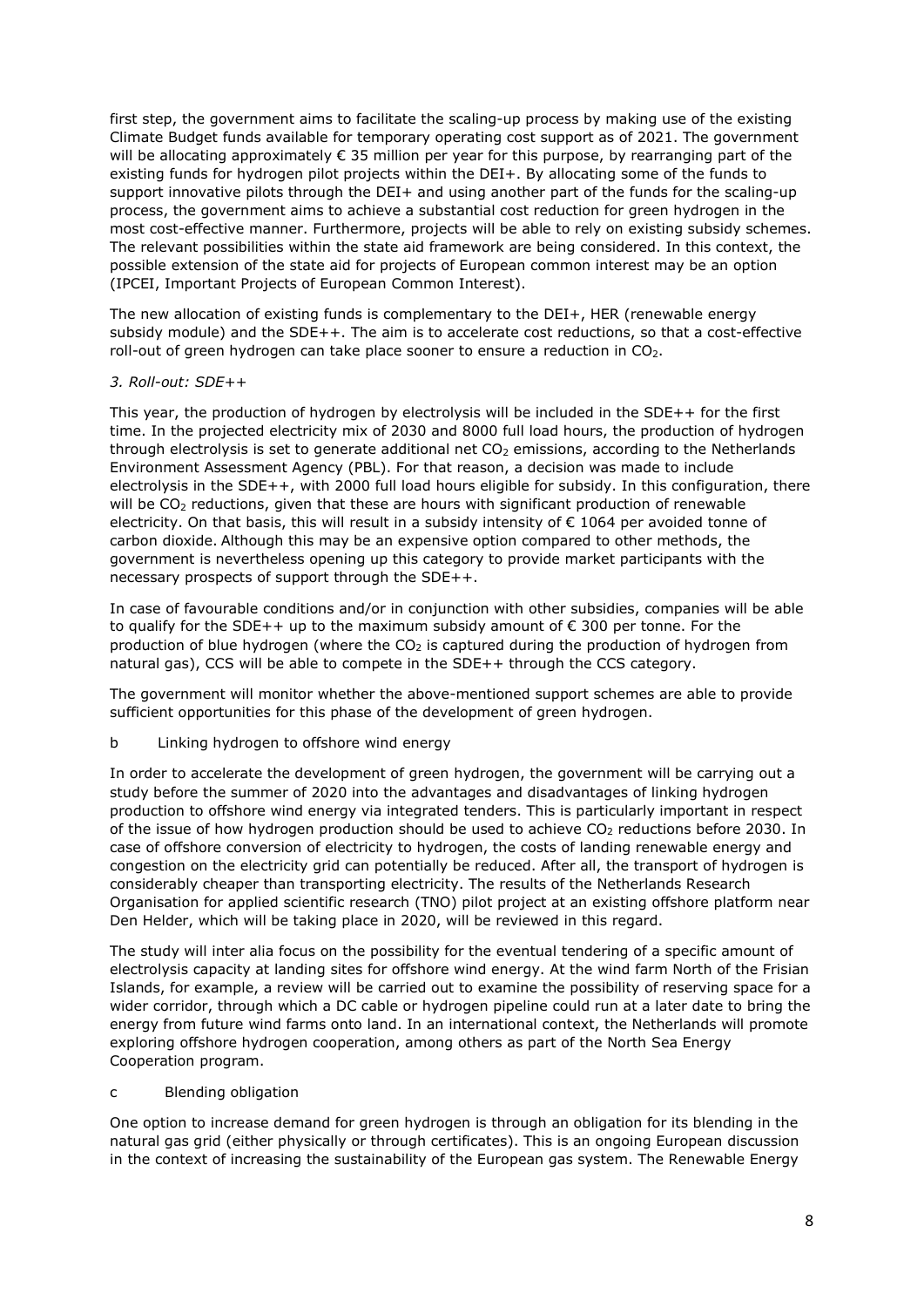Directive also offers room for this option, which is seen by IRENA, among others,  $^{23}$  as a costeffective and flexible way to support the scaling up of green hydrogen. As outlined in a previous letter to the House of Representatives on this subject<sup>24</sup>, in relation to questions raised by the Member Mr. Van der Lee on the article 'A blending obligation for hydrogen into the gas grid to create demand', it is good to explore the policy, legal and market aspects on this issue. A blending obligation may be able to offer greater offtake security to green hydrogen projects. Physical blending up to 2% is already achievable with minor adjustments, and with further adjustments, the percentage could gradually be increased to approximately 10-20%. Converting electricity produced regionally and locally into hydrogen and blending it into the gas grid will increase the opportunities for decentralised production of energy in places where the electricity grid has insufficient capacity. The feasibility of various options for physical and administrative blending will be explored in the near future in consultation with Gasunie, regional network operators and natural gas users, while, in addition to technical, practical, regulatory and safety aspects, l also considering the price effects for end users.

## 3 Sustainability of final consumption

For various forms of final consumption, zero-carbon hydrogen is one of the options that can lead to sustainability improvements. The development of production and demand for this type of hydrogen should ideally progress more or less in tandem. Strong demand from end users will stimulate the rapid development of the market for hydrogen.

Once there are clear rules for the market and successful steps have been taken in scaling up production, resulting in cost reductions, this will lead to a clearer picture for potential customers as to what extent hydrogen could be beneficial to them as a tool to achieve sustainability improvements. Improved insights among major potential customers into the cost effectiveness of sustainable hydrogen in reducing  $CO<sub>2</sub>$  emissions compared to other measures, such as electrification, will in turn provide a better picture of the total potential demand for hydrogen. Step by step, a new market will have to develop, with hydrogen taking its place as an energy carrier in a zero-carbon energy system.

In many areas, initiatives aimed at kickstarting the market for clean hydrogen are already underway. The mobility and industry sectors are at the forefront of this endeavour. Preparations for the first pilot projects are currently underway in the built environment and electricity sector. Finally, there are also a number of unique opportunities in the agricultural sector. A wide range of policy instruments can be used to support initiatives and to stimulate and facilitate market development. A key process in this context is the implementation of the Renewable Energy Directive. The national government is committed to ensuring that the forthcoming effects of the directive are useful and stimulating for hydrogen. This is particularly important with regard to the applications in industry (including in refineries) and in mobility.

Local and regional authorities alike will play a key role in facilitating decentralised solutions and in providing flexibility for projects and experiments, in which regional policy plays a strong role.

## a Ports and industry clusters

The ports and industry clusters regard the development of clean hydrogen as an essential part of achieving a climate-neutral industry sector by 2050. The European trade association for the chemical industry in Europe (Cefic) has indicated that natural gas is currently the largest energy source in the European chemical industry, accounting for 34% of total consumption in 2016. According to Cefic, clean hydrogen will be able to partly replace natural gas in this sector<sup>25</sup>. National trade associations such as VNCI $^{26}$  and VEMW<sup>27</sup> similarly see the use of hydrogen as one of the pathways to achieving  $CO<sub>2</sub>$  reduction.

<sup>&</sup>lt;sup>23</sup> IRENA, Hydrogen: A renewable energy perspective (2019)

<sup>&</sup>lt;sup>24</sup> Letter dated 8 November 2019, House of Representatives Annexes to Proceedings 665

<sup>&</sup>lt;sup>25</sup> CEFIC, Vision on Hydrogen (2019)

<sup>26</sup> VNCI, Navigant, Berenschot, Roadmap for the Dutch Chemical Industry towards 2050 (2018)

<sup>&</sup>lt;sup>27</sup> VEMW, Decisions on the Industrial Energy Transition (2017)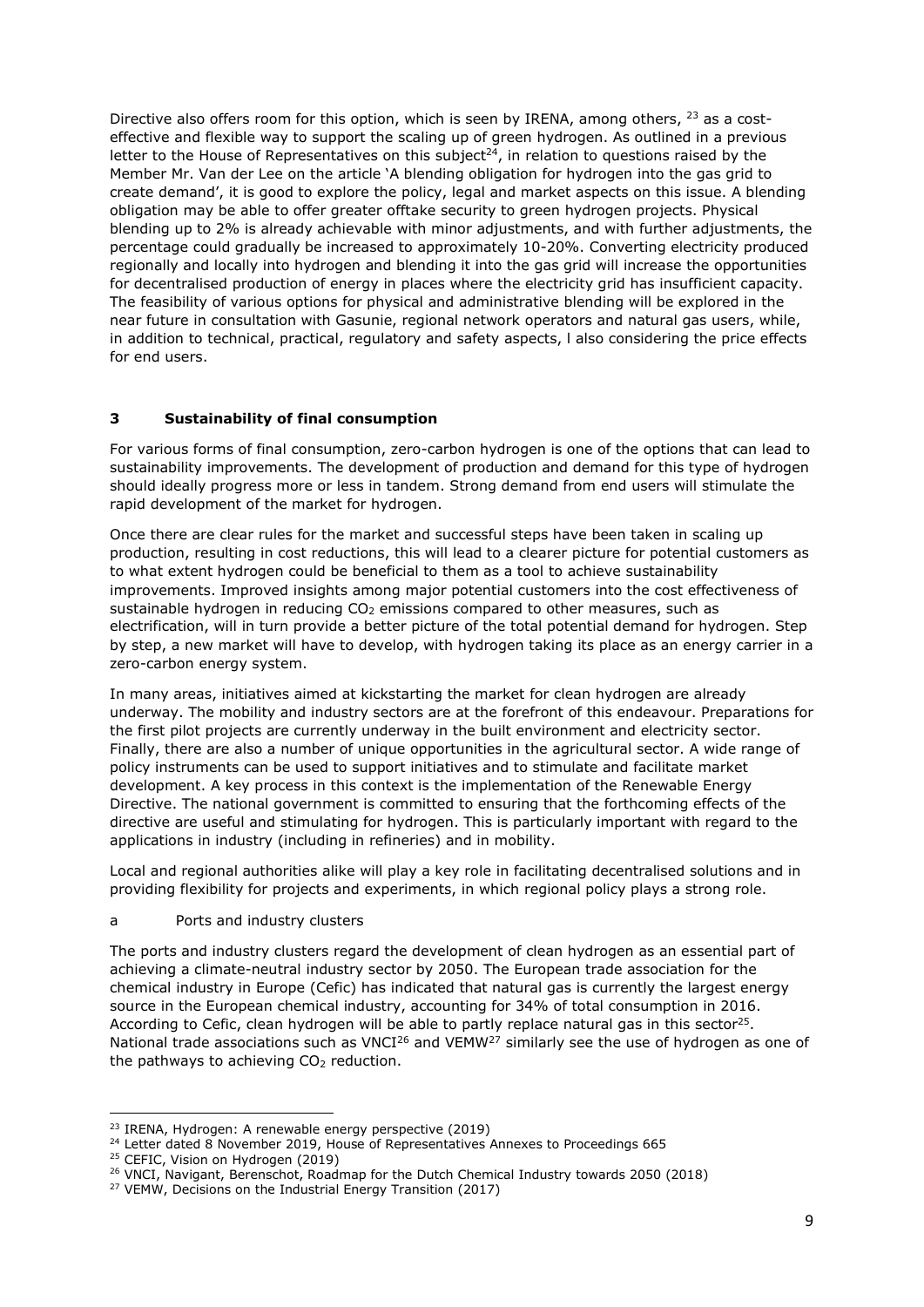Until 2030, sustainability projects will be predominantly local in nature. Within all regional and industrial clusters, markets and other parties are preparing for a growing role played by hydrogen, including through studies, the development of business cases and proposed investments. Many of the concrete plans within the clusters relate to pilot-demo projects for which support is provided through schemes such as the DEI+.

The Porthos project in Rotterdam deserves particular attention. The project focuses on the capture of  $CO<sub>2</sub>$  in existing hydrogen production within the port. The objective of the associated H-Vision project is to achieve large-scale blue hydrogen production aimed at reducing emissions for 2030. With the construction of Porthos and H-Vision infrastructure and plants, blue hydrogen is set to make a contribution to reducing  $CO<sub>2</sub>$  emissions in the near future. Studies show that as a result of the lower costs, particularly in industry and electricity supply, there are indeed opportunities for blue hydrogen<sup>28</sup>. This paves the way for large-scale integration of green hydrogen.

The port of Amsterdam (collaborating with the North Sea Canal region and parties such as Tata Steel)<sup>29</sup> and clusters in Zeeland/Flanders<sup>30</sup> and in the Northern Netherlands<sup>31</sup> have also indicated that they wish to make preparations for a more significant role for hydrogen in the short term. In the run up to 2030, industry has expressed a desire for clusters to be connected to allow further scaling up. The availability of a hydrogen network in the near future would be essential. At present, the Infrastructure Task Force is mapping out key areas of focus with regard to infrastructure for the sustainability aims of the industry clusters. All industrial clusters have indicated that they consider the development of the hydrogen infrastructure to be a key prerequisite for further sustainability improvements. The recommendations and outcomes of this Task Force are currently being developed and will be taken into account in the Industry Memorandum 2050 that is to be published later this year.

b Hydrogen (including synthetic fuels) and zero emissions policies for transport

In order to support the targets set out in the National Climate Agreement (50 refuelling stations, 15,000 fuel cell vehicles and 3,000 heavy-duty vehicles by 2025; 300,000 fuel cell vehicles by 2030), a cooperation agreement with stakeholders will be signed in 2020. Agreements with the sectors for transportation of specific groups (e.g. disabled), waste collection vehicles, zero emissions urban logistics and a strategy for long-distance transport for hinterland connections should provide further support for the roll-out of hydrogen. Partly in the context of the Sustainable Procurement programme, the national government and local and regional authorities will act as launching customers. Subsidy schemes for zero emissions urban logistics and heavy-duty transport are being developed under the framework of the National Climate Agreement. The further roll-out of refuelling stations will be encouraged, including under the EU Alternative Fuels Directive. In addition to a refuelling infrastructure at the main Dutch and European transport axes, roll-out will also be required in adjacent regions. Supply will require a balanced system of production and transport that must be in line with the role of hydrogen set out in the Regional Energy Strategies. A Green Deal will contribute to the stimulation of the use of hydrogen in the shipping industry (maritime transport and inland waterways) and in the ports.

Making aviation more sustainable is a complex challenge in which the production and the consumption of sustainable fuels, including synthetic kerosene, is essential. The Netherlands is firmly committed to a European blending obligation. In the event that this should not be feasible, the government will pursue a national obligation as of 2023. The negotiated (draft) Sustainable Aviation Agreement with the sector included the commitment to reach 14% blending of sustainable fuels by 2030 and 100% by 2050. Given the limited availability of biomass, this is expected to consist largely of synthetic fuels. Sufficient availability of hydrogen for the aviation sector is a prerequisite in this regard. Blue hydrogen will also be considered as a stepping stone to a fully sustainable synthetic fuel based on green hydrogen. The central government will take on a stimulating role in this endeavour.

<sup>28</sup> CE Delft, Waterstofroutes Nederland (2018)

<sup>29</sup> Routekaart Amsterdam Klimaatneutraal 2050 (2020)

<sup>30</sup> CE Delft, Routekaart richting een klimaatneutrale industrie in de Delta-regio (2018)

<sup>31</sup> Investeringsagenda waterstof Noord Nederland (2019)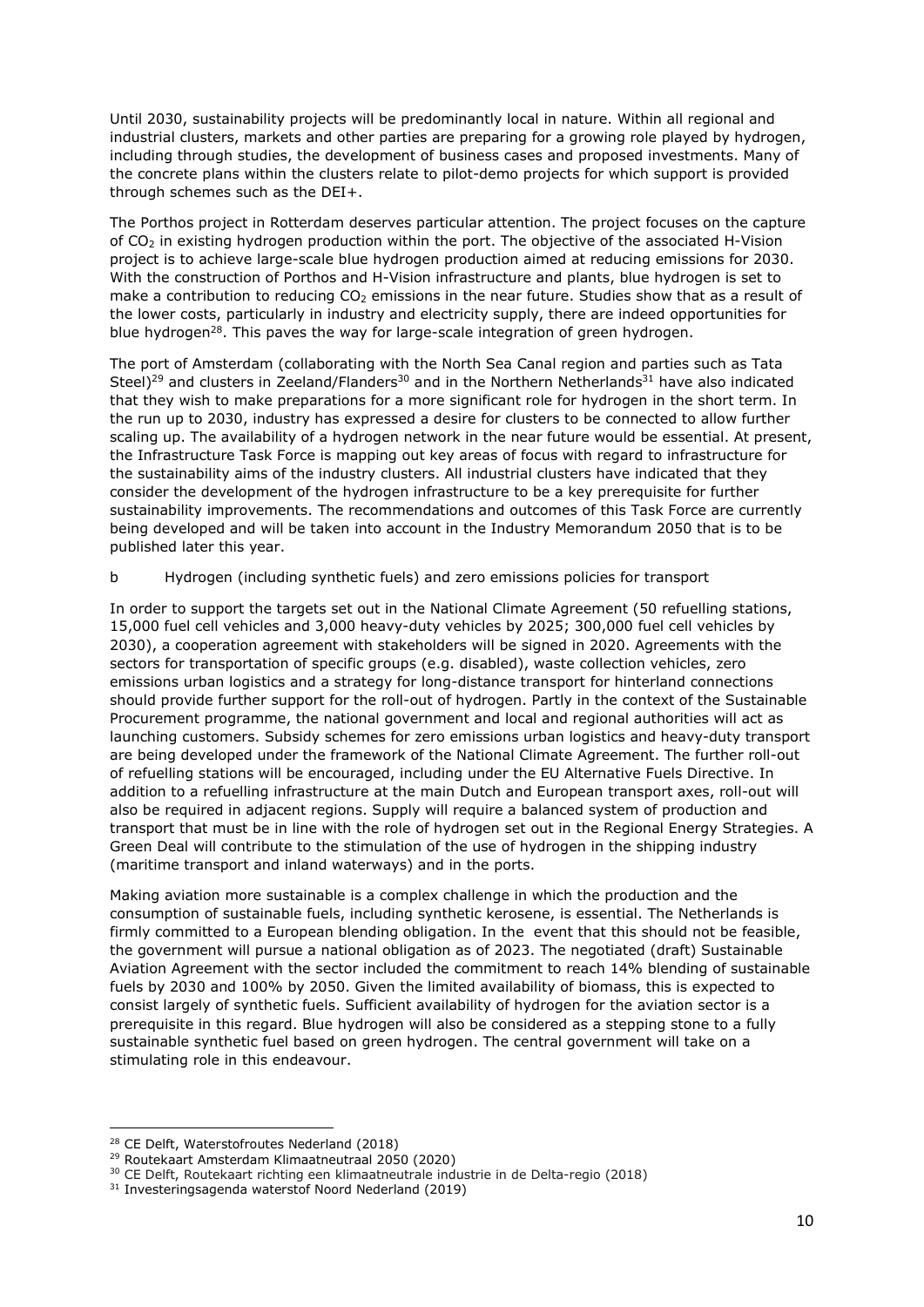The RED II is also a key factor in the development of the market for sustainable hydrogen for the mobility sector. The government will review how the implementation of the RED II can contribute to encouraging the use of clean hydrogen within the existing framework conditions of the National Climate Agreement and with a view to ensuring a level playing field for battery-electric and fuel cell-electric applications.

At present, the European Commission is developing the conditions under which hydrogen will be considered green and, either in its pure form or as a raw material for synthetic fuels, complies as a renewable transport fuel within the meaning of this directive. The results of this endeavour are vital to the incentive that the transport target of a mandatory share of 14% renewable offers to the development of green hydrogen.

#### c Built environment

Zero-carbon hydrogen also has the potential to make a significant contribution to the heating of the built environment in the longer term. TNO recently outlined how this can take place<sup>32</sup>. The conclusion of this study is that, although the potential is there, there are still important questions to be answered regarding applicability, safety, availability, sustainability and affordability. In the coming years, efforts will be made to provide answers to those questions, within the National Hydrogen Programme. The aim is to clearly set out the prerequisites for the safe application of hydrogen in the built environment. However, based on current plans, it is expected that significant volumes of (green) hydrogen will only become available beyond 2030.

Although the costs of producing green hydrogen are expected to fall sharply in the long term, it is still difficult to predict at what price hydrogen will actually become available and whether that price will also lead to an affordable option for the built environment. It is also difficult to estimate when which volumes will become available. Insulation and energy efficiency remain desirable strategies. As the availability of green hydrogen is expected to be limited, hydrogen in the built environment will therefore initially be used for buildings and districts that are difficult to make more sustainable in other ways. This also includes the way in which hydrogen can strengthen other options, such as hybrid heat pumps and heat grids, primarily with regard to peak demand.

Although hydrogen may not be an option that can be implemented on a large scale until 2030, hydrogen will nevertheless already be taken into account in the guidelines for municipalities with regard to sustainability efforts and the phasing out of natural gas in the built environment. This will take into account the uncertainty surrounding the availability and price of green hydrogen for the built environment. In order to gain as much knowledge as possible, a number of targeted pilots in the built environment will be realised in the 2020-2025 period, which will include, among others, a review of the plans in Rozenburg, Stad aan 't Haringvliet and Hoogeveen. Flexibility will be embedded in laws and regulations to allow this to be facilitated. More and larger pilots may follow in the run up to 2030. The lessons learned from large-scale projects abroad, such as the H21 project in the United Kingdom, in which cities such as Leeds in the north of England are making preparations to transition from gas to clean hydrogen to heat homes, will likewise be heeded.

## d Electricity sector

The use of clean hydrogen in gas plants offers the opportunity to sustainably realise flexible power capacity. The Magnum project in the Eemshaven seaport, which is reviewing whether one of the gas turbines can be switched to hydrogen, is a good example of this. If the supply of zero-carbon hydrogen can be scaled up in time, this would offer prospects to achieve  $CO<sub>2</sub>$  reductions in the electricity sector in the long term.

At a local and regional level, initiatives are currently being undertaken to combine local generation with the production, use and storage of hydrogen. This may contribute to resolving and preventing congestion problems in the electricity network and thereby increase the number of possibilities available for the integration of locally and regionally produced renewable energy.

<sup>&</sup>lt;sup>32</sup> TNO, Waterstof als optie voor een klimaatneutrale warmtevoorziening in de bestaande bouw (2020)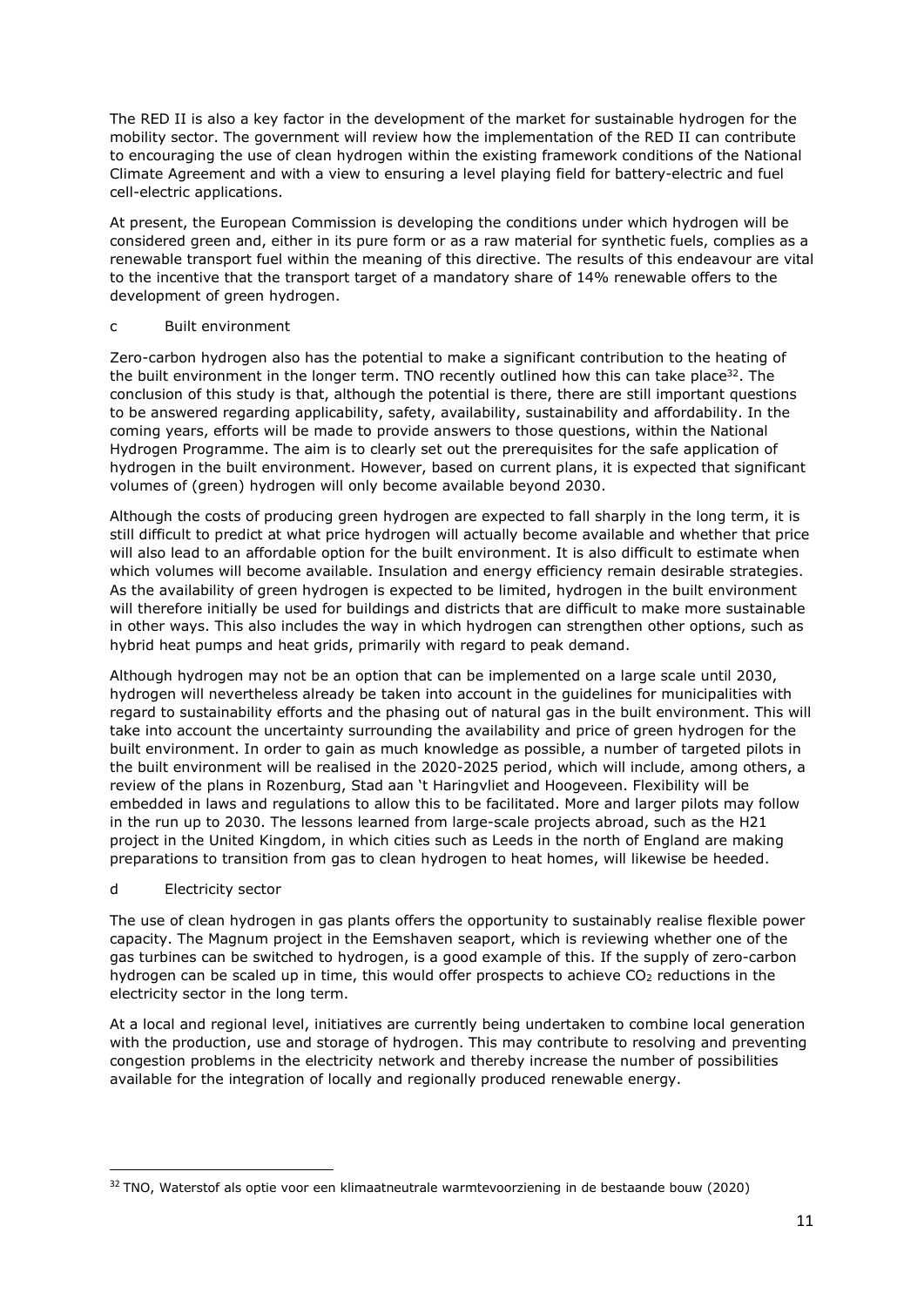## e Agricultural sector

There are opportunities in the agricultural sector both for the production and use of hydrogen. Agricultural establishments offer a large number of possibilities for the decentralised generation of renewable electricity (wind and solar on stables and commercial buildings). In addition, the use of zero-carbon hydrogen provides sustainability opportunities for agricultural machinery, tractors and heavy-duty agro logistics. A quarter to a third of the use of heavy-duty vehicles relates to agro logistics. The coincidence of generation and consumption at a local and regional levels provides combination opportunities for the energy transition. The agricultural sector includes a large number of SMEs and other parties with a significant capacity for innovation. The focus in the years to come will be on small-scale pilot and demonstration projects in collaboration with the regional authorities.

## 4 Supporting and flanking policy

## a International strategy

An international strategy has long been part of the Dutch approach. The principal focus is on Europe, with the Netherlands also actively taking part in global partnership initiatives. The Netherlands' European strategy consists of the following tracks:

- 1. Direct contact with the European Commission at every conceivable level. The key goal in this regard is to make clear to the Commission what the Netherlands regards as desirable EU hydrogen policy in terms of issues such as common standards for sustainability, safety, quality, blending of hydrogen in gas grids, flexible market regulations that provide enough flexibility for market creation, and adequate innovation support (compared to China, Japan and the US).
- 2. Pentalateral Forum (Benelux, Germany, France, Austria and Switzerland) in which the Netherlands alongside Austria has taken the initiative to develop common approaches to critical issues such as standards, market incentives and market regulations ahead of the discussions in an EU context. The collaboration taking place in a Benelux context is part of this.
- 3. Consultations with North Sea countries. As the significant potential of offshore wind energy will become a key source for the production of green hydrogen beyond 2030, the government wishes to ensure that hydrogen is similarly given a prominent place on the agenda. The North Sea Wind Power Hub project (with the Netherlands, Germany and Denmark) is a good example.
- 4. Bilateral cooperation with neighbouring states. A feasibility study was recently launched with the German government to review how Dutch and German offshore wind energy could benefit the scaling up of green hydrogen production, which would then become available to Dutch and German industry (HY3 project) through Dutch gas pipelines.
- 5. IPCEI (Important Projects of Common European Interest) is a European instrument for the rolling out of projects with significant value to society in which governments are able to provide more support than within the usual frameworks. The National Climate Agreement sets out that, in the context of the IPCEI, the Netherlands will be focusing on a strong role for green hydrogen in Europe's competitive position in respect of other parts of the world. The IPCEI instrument may provide vital support for new, large-scale hydrogen projects in the Netherlands and in other European countries. At present, the process surrounding the structure of IPCEI is still ongoing, with the Netherlands closely involved. Various Dutch industrial parties have expressed interest and are currently working on fleshing out concrete proposals. In the second half of 2020, the Dutch government will hold an open call to identify which Dutch projects (production and distribution of green hydrogen) would be able to make a substantial contribution to a so-called quantum leap in a European context. One of the requirements will be that collaboration should take place with companies from other European Member States.

In addition, the Netherlands is an active participant in international initiatives such as the International Partnership for Hydrogen and Fuel Cells in the Economy (IPHE), IEA, Clean Energy Ministerial and Mission Innovation.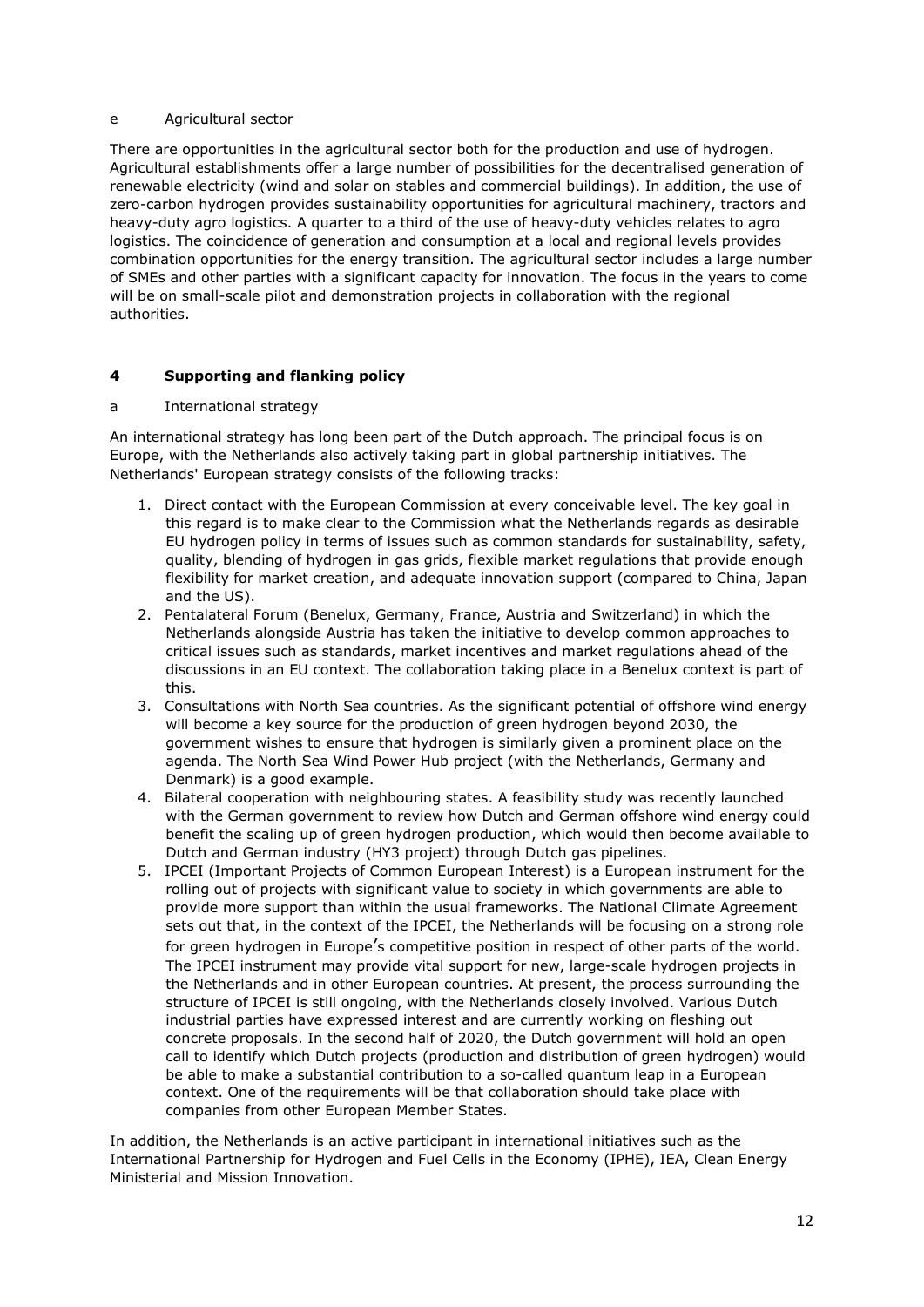Trade policy will explicitly take into account the opportunities to export Dutch hydrogen knowledge and skills. Policy aimed at attracting foreign investment will explicitly showcase the appeal of the Netherlands as a location for companies in the hydrogen value chain to set up shop. The significant interest of foreign companies in hydrogen projects in the Netherlands highlights that our favourable starting position is already recognised. Bilateral foreign policy will specifically focus on developing potential import relationships with countries that emerge as potential net exporters of clean hydrogen, such as Portugal in Europe.

## b Regional policy

The regions play a pivotal role in the further roll-out of hydrogen. The Northern Netherlands is an example of a region where new economic prospects are being developed<sup>33</sup>, building on the existing infrastructure and knowledge of gas. Regional authorities and organisations will be able to play a key role in developing and facilitating local infrastructure and projects in the built environment, in mobility and industry. Actively demonstrating and bringing the opportunities to the fore also contributes to creating social support for hydrogen and getting citizens involved with the energy transition. The drafting of Regional Energy Strategies would be a good occasion for these local opportunities to be identified.

The central government wishes to stimulate cooperation between the regions. Regions will be able to learn from each other's initiatives and highlight what the requirements are for a national hydrogen ecosystem. The connection to the future hydrogen infrastructure and the spatial integration of electrolysis projects deserves particular focus. Collaboration with the regions will form part of the National Hydrogen Programme.

## c Research and innovation

In this government strategy, hydrogen represents a wide range of possibilities and technologies. It can be used to produce ammonia, urea, hydrocarbons and bio and synthetic fuels, in conjunction with other molecules (primarily nitrogen and carbon dioxide). Hydrogen can be stored and transported in various ways: as a liquid, in a gaseous state or bound to other substances. Hydrogen can be produced in different ways. In all of these areas, companies and knowledge institutes are working on basic and applied research and innovations aimed at making processes and applications more efficient, more sustainable, and cheaper.

Work is ongoing with regard to a wide range of aspects within the hydrogen value chain, both at Dutch universities and research institutes supported by various Dutch Research Council (NWO) programmes. The Electrochemical Conversion & Materials (ECCM) programme, which connects strong knowledge positions in the Netherlands in the fields of chemistry, energy and high-tech manufacturing, is a good example of this.

In addition to basic research, the government also focuses on applied research, which is aimed at working towards realising new and improved technologies and applications in collaboration with the business community. The Netherlands Organisation for Applied Scientific Research (TNO) plays an active role in this regard. Activities conducted through Energy Top Sector, as part of the various multi-year mission-driven innovation programmes (MMIPs) inter alia aimed at the electricity and industry sectors, focus on innovations in the field of the production and application of green hydrogen. European programmes, such as in the context of Horizon 2020 (Fuel Cell Hydrogen Joint Undertaking), are likewise of great importance to Dutch companies and knowledge institutions.

An integrated approach for hydrogen was published in January 2020<sup>34</sup>, based on a survey of hydrogen in the MMIPs. This Multi-year Programmatic Approach for Hydrogen, drafted by TKI New Gas, provides a solid basis for organising and stimulating the necessary innovations. The MMIPs are supported through a variety of instruments across the various levels of innovation. Through the instruments inter alia of the Energy Top Sector, consortia of companies are encouraged to carry out research together into new technologies and applications. The principal focus is on the industrial production and application of hydrogen and the development and landing of offshore

<sup>33</sup> Investeringsagenda waterstof Noord Nederland (2019)

<sup>34</sup> TKI Nieuw Gas, Waterstof voor de energietransitie: Een programmatische aanpak voor innovaties op het thema waterstof in Nederland voor de periode 2020 – 2030 (2020)